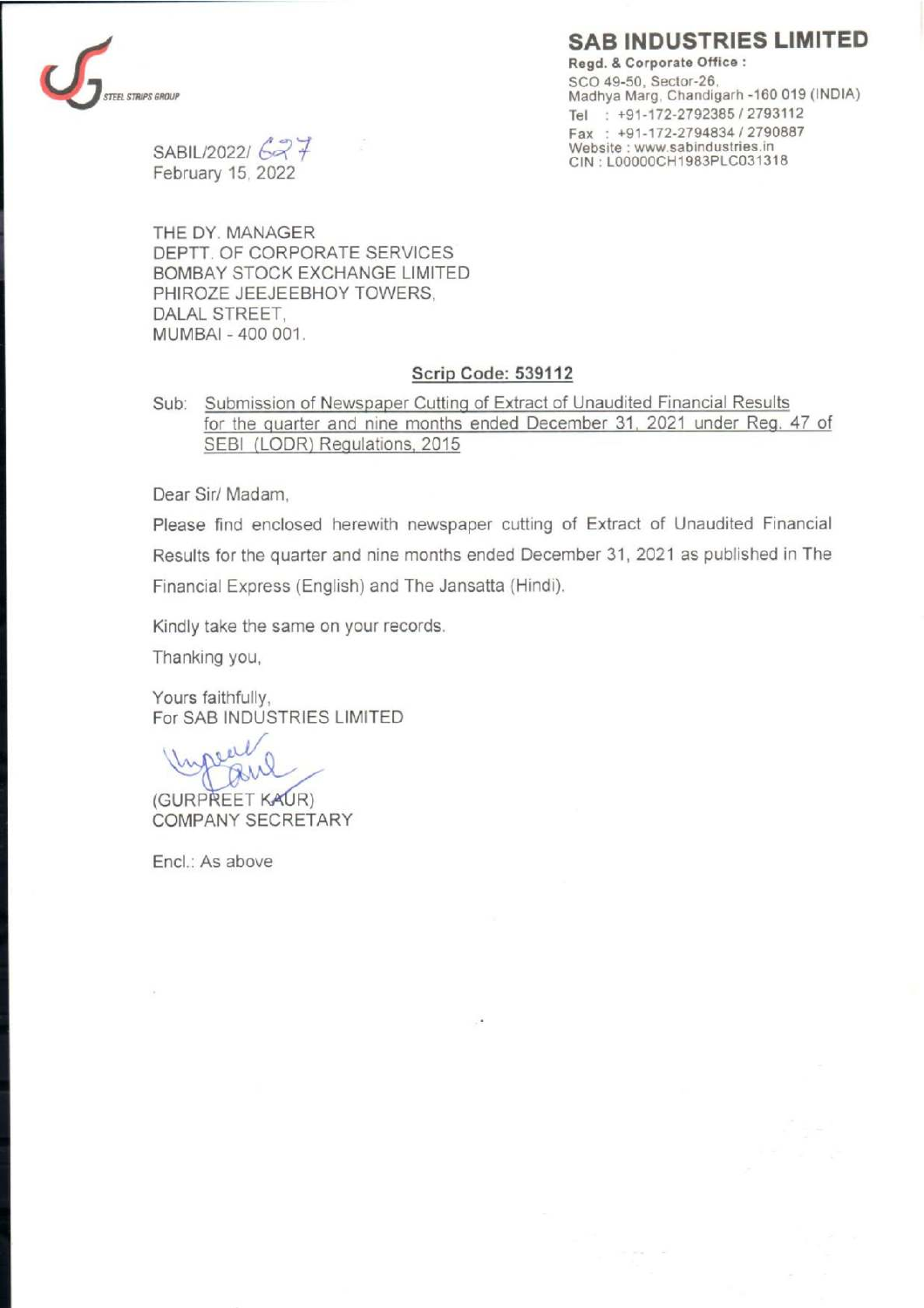## **FINANCIAL EXPRESS DATED 15-02-2022**

|               | Website: www.sabindustries.in; Email ID: ssl_ssg@glide.net.in<br>EXTRACT OF STANDALONE & CONSOLIDATED UNAUDITED FINANCIAL RESULTS FOR THE QUARTER AND NINE MONTHS ENDED 31/12/2021<br>CONSOLIDATED   STANDALONE CONSOLIDATED |                                           |           |                                                             |                                      |           |             |                                           |                                  |                      |                       |               | (INR Lakhs)                            |                                 |
|---------------|------------------------------------------------------------------------------------------------------------------------------------------------------------------------------------------------------------------------------|-------------------------------------------|-----------|-------------------------------------------------------------|--------------------------------------|-----------|-------------|-------------------------------------------|----------------------------------|----------------------|-----------------------|---------------|----------------------------------------|---------------------------------|
| No.           | Sr. Particulars                                                                                                                                                                                                              | STANDALONE<br>Quarter Ended               |           |                                                             | <b>CONSOLIDATED</b><br>Quarter Ended |           |             | <b>STANDALONE</b><br>Nine Months<br>Ended |                                  | Nine Months<br>Ended |                       | Year<br>Ended | Year<br>Ended<br>31/03/21<br>(AUDITED) |                                 |
|               |                                                                                                                                                                                                                              | 31/12/21 30/09/21 31/12/20<br>(UNAUDITED) |           | 31/12/21 30/09/21 31/12/20 31/12/21 31/12/20<br>(UNAUDITED) |                                      |           | (UNAUDITED) |                                           | 31/12/21 31/12/20<br>(UNAUDITED) |                      | 31/03/21<br>(AUDITED) |               |                                        |                                 |
|               |                                                                                                                                                                                                                              |                                           |           |                                                             |                                      |           |             |                                           |                                  |                      |                       | н             |                                        | Total income from<br>operations |
|               | Net Profit/ (Loss) for the<br>period (before tax.<br>exceptional and/ or<br>Extraordinary items)                                                                                                                             | $-13.65$                                  | $-115.67$ | $-190.19$                                                   | $-13.65$                             | $-115.67$ | $-190.19$   | $-248.68$                                 | $-92.29$                         | $-248.68$            | $-92.29$              | -298.23       | -298.23                                |                                 |
|               | Net Profit/ (Loss) for the<br>period before tax (after<br>exceptional and/ or<br>Extraordinary items)                                                                                                                        | $-13.66$                                  | $-115.67$ | $-190.19$                                                   | 167.67                               | 4160.97   | 421.82      | $-248.68$                                 | .92.29                           | 5180.32              | 1064.74               | $-298.23$     | 1678.88                                |                                 |
| īΔ            | Net Profit for the period<br>After Tax (After<br>Extraordinary and/ or<br>exceptional items)                                                                                                                                 | $-13.65$                                  | $-115.67$ | $-182.44$                                                   | 167.67                               | 4160.97   | 429.57      | $-248.68$                                 | $-92.29$                         | 5180.32              | 1064.74               | $-300.97$     | 1676.14                                |                                 |
| $\frac{1}{5}$ | Total Comprehensive<br>income for the period<br>(comprising profit/ (loss)<br>for the period (after tax)<br>and other comprehensive<br>income (after tax))                                                                   | 235.32                                    | 8489.30   | 681.44                                                      | 416.64                               | 12765.94  |             | 1293.45 10400.35 1821.06                  |                                  | 15829.35 2978.09     |                       | 3334.21       | 5311.32                                |                                 |
|               | Paid-up Equity Share<br>Capital (Face Value of<br>Shares Rs.10/-each)<br>accounting year.                                                                                                                                    | 1521.01                                   | 1518.84   | 1518.84                                                     | 1521.01                              | 1518.84   |             | 1518.84 1521.01 1518.84                   |                                  | 1521.01              | 1518.84               | 1518.84       | 1518.84                                |                                 |
|               | Earning per Share (of Rs.<br>10/- each) (for continuing<br>& discontinued operations)<br>(not annualised)                                                                                                                    |                                           |           |                                                             |                                      |           |             |                                           |                                  |                      |                       |               |                                        |                                 |
|               | Basic & Diluted                                                                                                                                                                                                              | $-0.09$                                   | $-0.76$   | $-1.20$                                                     | 1.10                                 | 27.40     | 2.83        | $-1.63$                                   | $-0.61$                          | 34.06                | 7.01                  | $-1.98$       | 11.04                                  |                                 |

FINANCIAL EXPRESS Tue, 15 February 2022<br>https://epaper.financialexpress.com/c/66257436

 $\bullet$